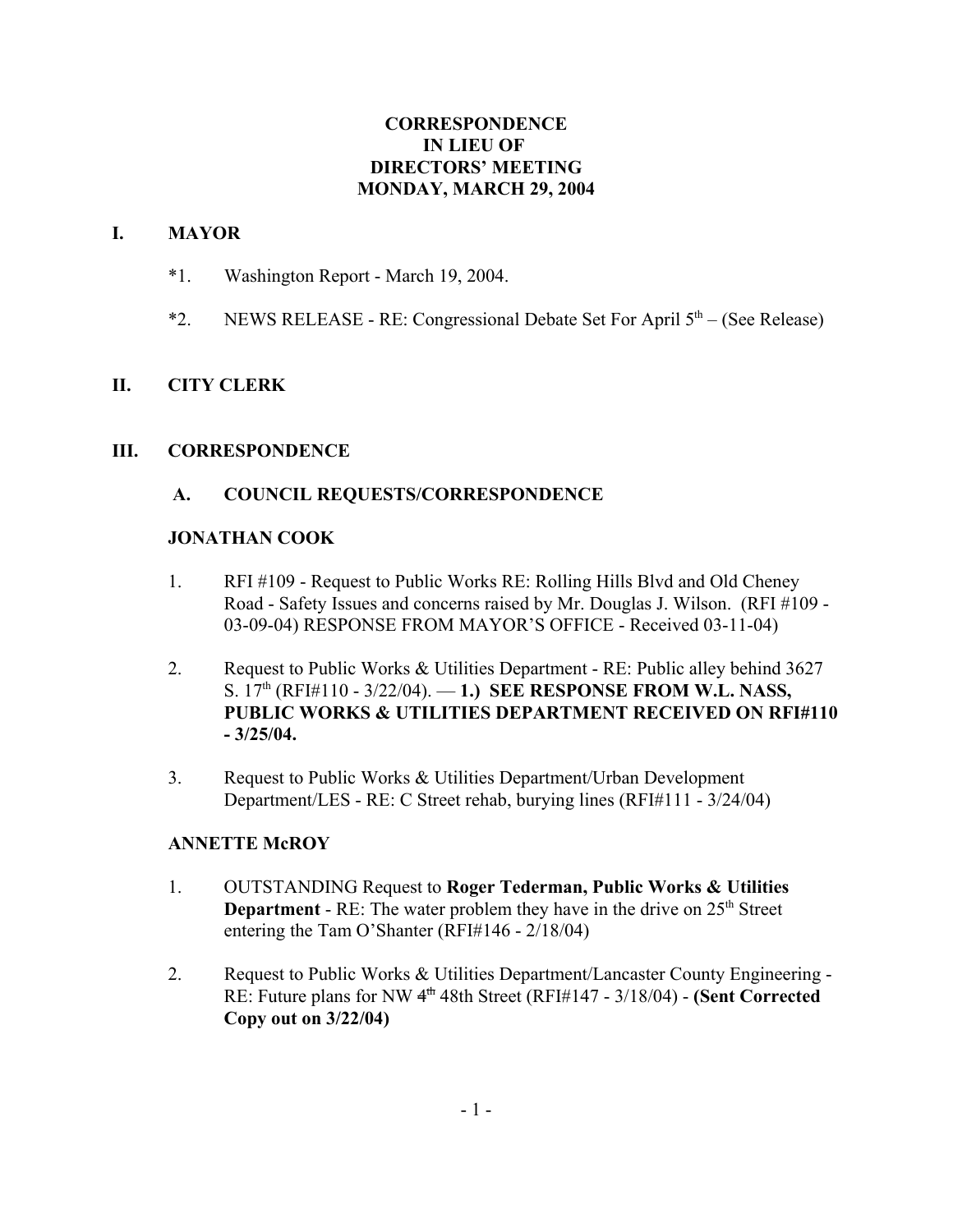## **PATTE NEWMAN**

- 1. Request to Larry Worth, StarTran/Allan Abbott, Public Works & Utilities Director - RE: Bus Service to Lux Middle School (RFI#19 - 3/17/04). — **1.) SEE RESPONSE FROM LARRY WORTH, STARTRAN RECEIVED ON RFI#19 - 3/24/04**
- 2. Request to Ernie Castillo, Wynn Hjermstad, Marc Wullschleger, Urban Development Department/Terry Bundy, LES/Allan Abbott, Public Works & Utilities Director/Mike DeKalb, Marvin Krout, Planning Department/Lynn Johnson, Parks & Recreation Director - RE: Signs or banners identifying individual neighborhoods - (For Witherbee and Eastridge area) - (RFI#20 - 3/24/04)

# **B. DIRECTORS AND DEPARTMENT HEADS**

# **FINANCE DEPARTMENT/CITY TREASURER**

\*1. Material from Don Herz, Finance Director & Melinda J. Jones, City Treasurer - RE: Resolution & Finance Department Treasurer of Lincoln, Nebraska - Investments Purchased March 15, 2004 thru March 19, 2004.

## **HEALTH DEPARTMENT**

- \*1. NEWS RELEASE RE: Workwell Annual Conference And Awards Ceremony (See Release)
- \*2. NEWS RELEASE RE: Health Department Bioterrorism Exercise (See Release)
- \*3. NEWS RELEASE RE: Two Skunks Test Positive In Lincoln (See Release)

# **PLANNING**

- \*1. Letter from Becky Horner to Engineering Design Consultants RE: N. Creek  $7<sup>th</sup>$ Addition Final Plat #03047. — (See Letter)
- \*2. Memo from Marvin Krout RE: Pending List: Comprehensive Plan Amendment 02001A: New Information on Request at  $84<sup>th</sup>$  and Van Dorn Street - (See Memo)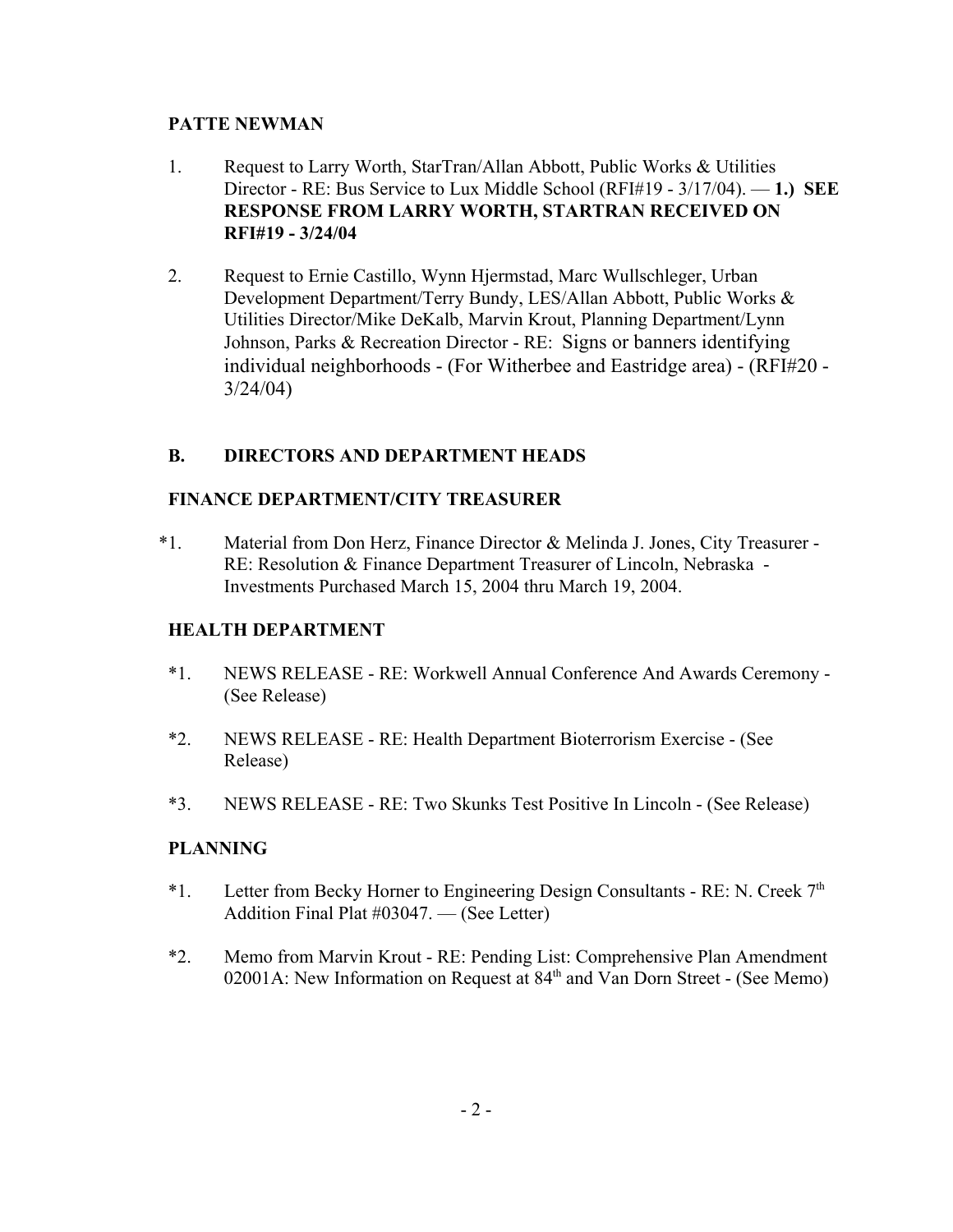### **PUBLIC WORKS & UTILITIES DEPARTMENT**

- \*1. Public Works & Utilities ADVISORY RE: Sidewalk Repair Advisory (See Advisory)
- \*2. Memo from Dennis Bartels RE: Alley Vacation  $26<sup>th</sup>$  to  $27<sup>th</sup>$ , "O" to "N" Streets -(See Memo)
- \*3. NEWS RELEASE RE: Separation Of Grass And Leaves Begins April  $1<sup>st</sup> -$  (See Release)

# **C. MISCELLANEOUS**

- \*1. E-Mail from Joseph W. Cherner RE: Washington State Voters to Face Duel Ballot Initiatives - Health groups face off versus tobacco interests - (See E-Mail)
- \*2. Letter from Peter W. Katt, For the Firm, Pierson/Fitchett Law Firm RE: Livingston Investments Willowbrook Shopping Center Impact Fee Appeal - (See Letter)
- \*3. Letter from Peter W. Katt, For the Firm, Pierson/Fitchett Law Firm RE: Mount Olive Evangelical Church Impact Fee Appeal - (See Letter)
- \*4. CERTIFIED Letter from Nebraska Liquor Control Commission RE: You are hereby notified that a hearing will be held upon the application of ZKZ Incorporated "The Office" for a Class I Liquor License at 640 W. Prospector, Suite 200 for the following reason: - scheduled for April  $22<sup>nd</sup>$  at 10:15 a.m. -(See Letter)
- \*5. Letter from Ted Hays RE: Problem with 1 Town Home water meter wants his own meter - (See Letter)
- \*6. E-Mail from John L. Harris, President, Encouragement Unlimited, Inc. RE: Work as Diversity Fellow - (See E-Mail)
- \*7. Letter from Mark Munger, President, Lincoln Firefighters Association RE: A "Thank-you" for your recent affirmative vote in favor of the Police Firefighters Pension Board of Trustees. - (See Letter)